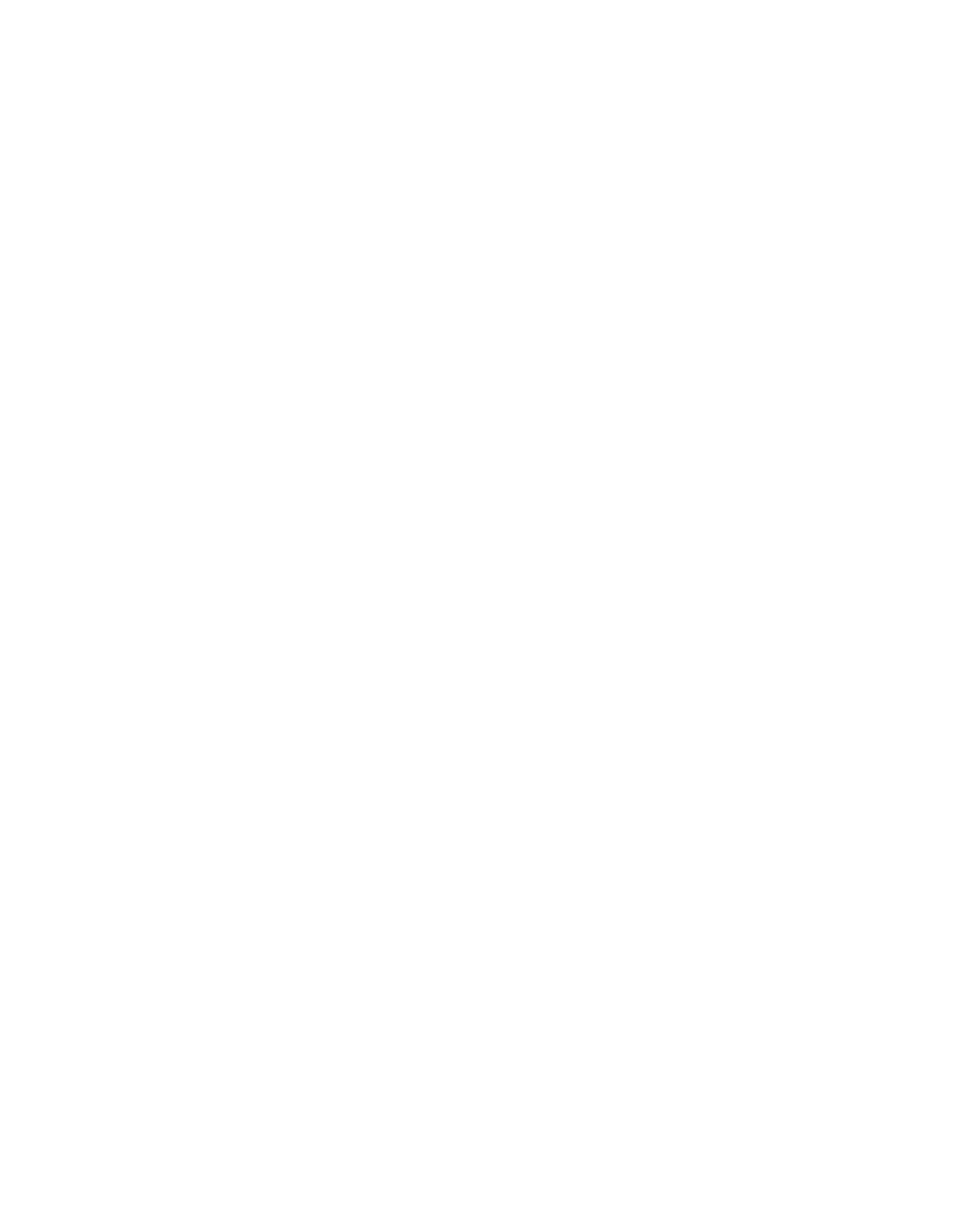

#### © 2018 Nova Scotia Department of Health and Wellness

This document is a product of Nova Scotia Department of Health and Wellness. This document and its contents are protected by Canadian and international copyright laws. The contents of this document are confidential and proprietary and are provided to the recipient with the specific understanding that neither the document, nor the information, concepts, ideas, materials, and/or specifications presented herein will be used for any purpose other than the recipient's work with or for The Department of Health and Wellness. Any duplication, distribution, disclosure, or other use except as expressly authorized in writing by The Department of Health and Wellness is strictly prohibited.

The recipient acknowledges that presentation of this document conveys no rights to the intellectual property contained herein. The Department of Health and Wellness makes no warranties, either express or implied, in this document, and The Department of Health and Wellness assumes no liability for any errors, omissions, or inaccuracies included within this document. Information in this document is subject to change without notice.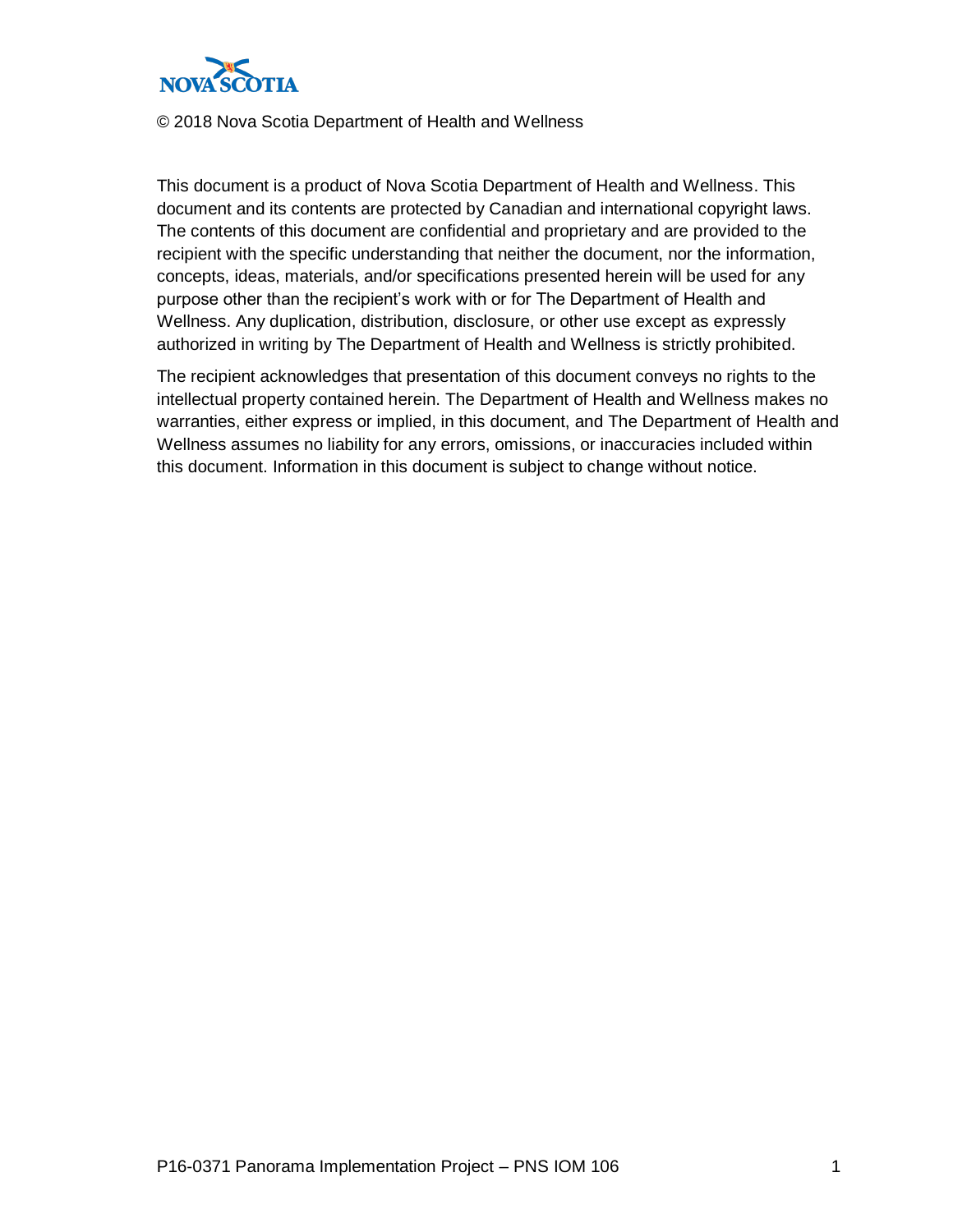

### TABLE OF CONTENTS

| 12 <sub>2</sub> |  |
|-----------------|--|
|                 |  |
|                 |  |
|                 |  |
|                 |  |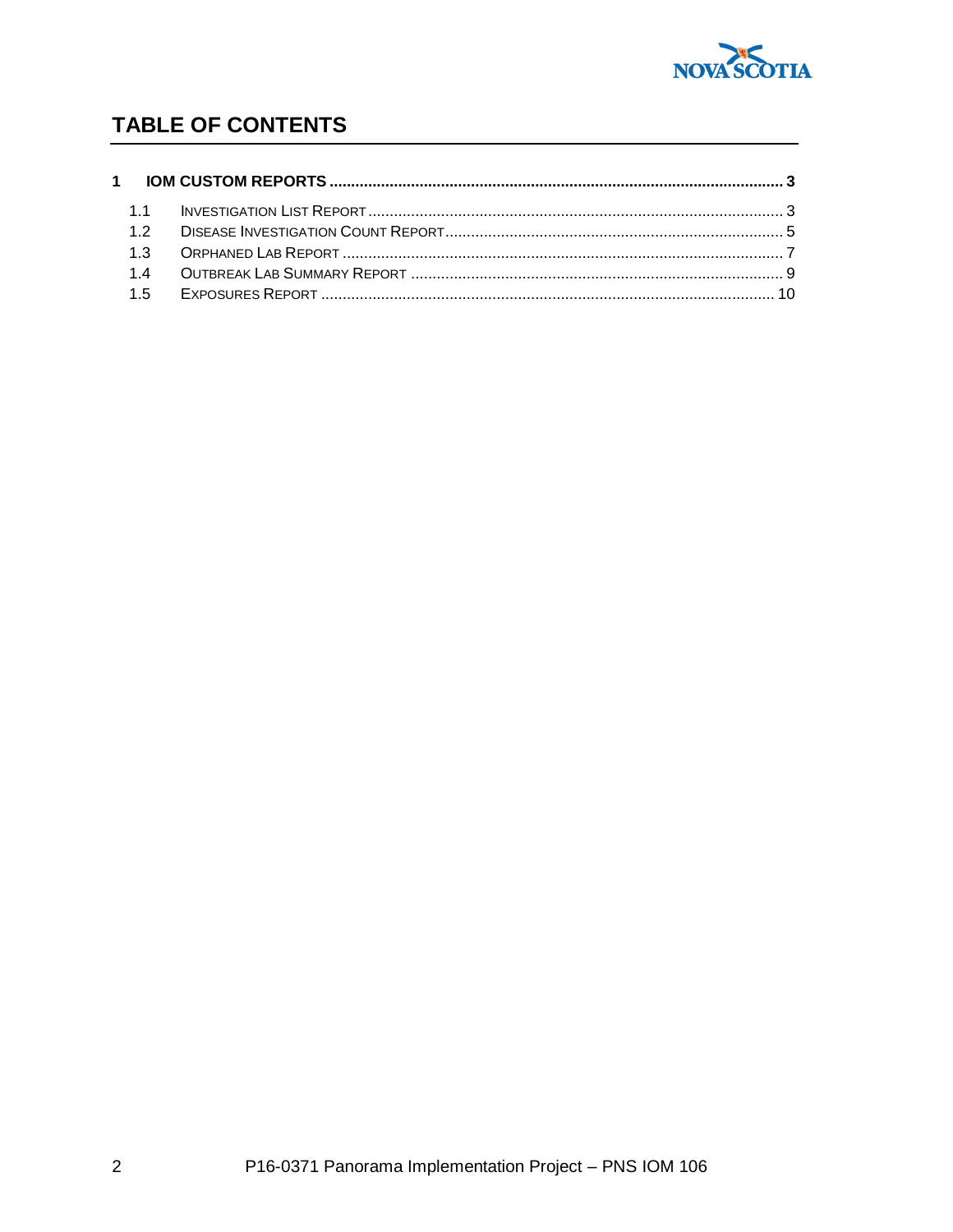

## <span id="page-4-0"></span>**1 IOM CUSTOM REPORTS**

<span id="page-4-1"></span>The following custom reports have been developed to meet the reporting needs of Nova Scotia.

### **1.1 Investigation List Report**

This report will replace the current investigation tracking sheets and provides the ability to report on investigation by zone, for example all open investigations, all investigations closed last month.

#### **Report Purpose**

- A way of tracking case investigations, the assigned case manager and some basic high level information about the client. Example Asset: Blank Enteric Sheets for Binder (Central Zone)
- High level summary of case loads for all nurses in a PHO, zone, or NSHA.
- Provide a way to review when a case was received and when it was entered a system.

Information can be **selected** by: status, disease, date type (reported, created, status), data range, investigation disposition, responsible organization.

Information can be **sorted** by: assigned to, disease, responsible organization, status date (oldest first).

The report includes the following **details**: Investigation id, disease, authority/classification, reported date, created date, disposition, status, status date, responsible org, assigned to, Client id, gender, age at time of investigation, DOB, HCN, traveled indicator.

**Intended Audience**: Managers, PHNs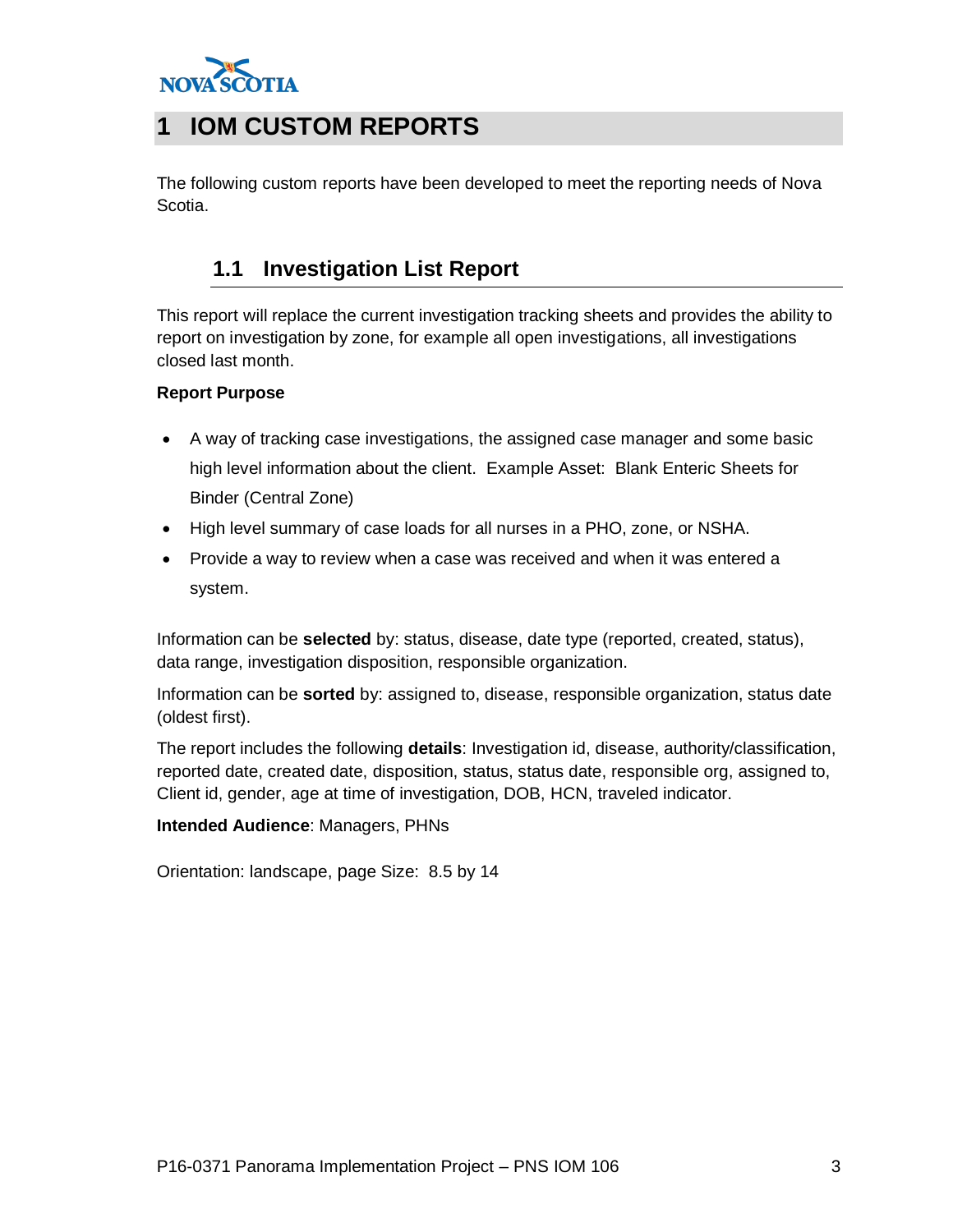

# Report Filters<br>\*Required field

② 昌

| <b>Report Filters: PNS3001-Investigation List</b> |                                                                                                                                                                                                        |                                   |                 |                 |       | ☆ Hide Report Filters |
|---------------------------------------------------|--------------------------------------------------------------------------------------------------------------------------------------------------------------------------------------------------------|-----------------------------------|-----------------|-----------------|-------|-----------------------|
|                                                   |                                                                                                                                                                                                        |                                   |                 |                 |       |                       |
| * Report Output © PDF (Supported Format)          |                                                                                                                                                                                                        |                                   |                 |                 |       |                       |
| $\bigcirc$ Excel                                  |                                                                                                                                                                                                        |                                   |                 |                 |       |                       |
| C Excel (Data Only)                               |                                                                                                                                                                                                        |                                   |                 |                 |       |                       |
| <b>Title Addition</b>                             |                                                                                                                                                                                                        |                                   |                 |                 |       |                       |
| * Investigation Status                            | <b>Both</b><br>$\checkmark$                                                                                                                                                                            |                                   |                 |                 |       |                       |
| * Disease                                         | Available Items:                                                                                                                                                                                       |                                   | Selected Items: |                 |       |                       |
|                                                   | Acquired Immunodeficiency[more]<br><b>Acute Flaccid Paralysis</b><br>Amebiasis<br>Anthrax<br><b>Botulism</b><br><b>Brucellosis</b><br>Campylobacteriosis<br>Chancroid                                  | Add Filter >><br><< Remove Filter |                 |                 |       |                       |
| * Date Type                                       | Reported Date v                                                                                                                                                                                        |                                   |                 |                 |       |                       |
| <b>Date From</b>                                  | 噩                                                                                                                                                                                                      |                                   |                 |                 |       |                       |
|                                                   | dd<br>yyyy<br>mm                                                                                                                                                                                       |                                   |                 |                 |       |                       |
| Date To                                           | 噩                                                                                                                                                                                                      |                                   |                 |                 |       |                       |
|                                                   | dd<br>mm<br>УУУУ                                                                                                                                                                                       |                                   |                 |                 |       |                       |
| <b>Investigation Disposition</b>                  | Available Items:<br>Completed, further action not required<br><b>Entered in error</b><br>In Province referral<br>Investigation in progress<br>Lost to follow-up<br>Out of Province referral<br>Pending | Add Filter >>                     |                 | Selected Items: |       |                       |
| <b>Responsible Organization</b>                   | $\checkmark$                                                                                                                                                                                           |                                   |                 |                 |       |                       |
| * Include Dependent<br>Organizations              | No                                                                                                                                                                                                     |                                   |                 |                 |       |                       |
| <b>Investigator Organization</b>                  | ×.                                                                                                                                                                                                     |                                   |                 |                 |       |                       |
| * Include Dependent<br>Organizations              | $No \vee$                                                                                                                                                                                              |                                   |                 |                 |       |                       |
| * Sort By                                         | Assigned to<br>v                                                                                                                                                                                       |                                   |                 |                 |       |                       |
|                                                   |                                                                                                                                                                                                        |                                   |                 |                 |       |                       |
|                                                   |                                                                                                                                                                                                        | Generate Report                   |                 | Schedule Report | Clear | Cancel                |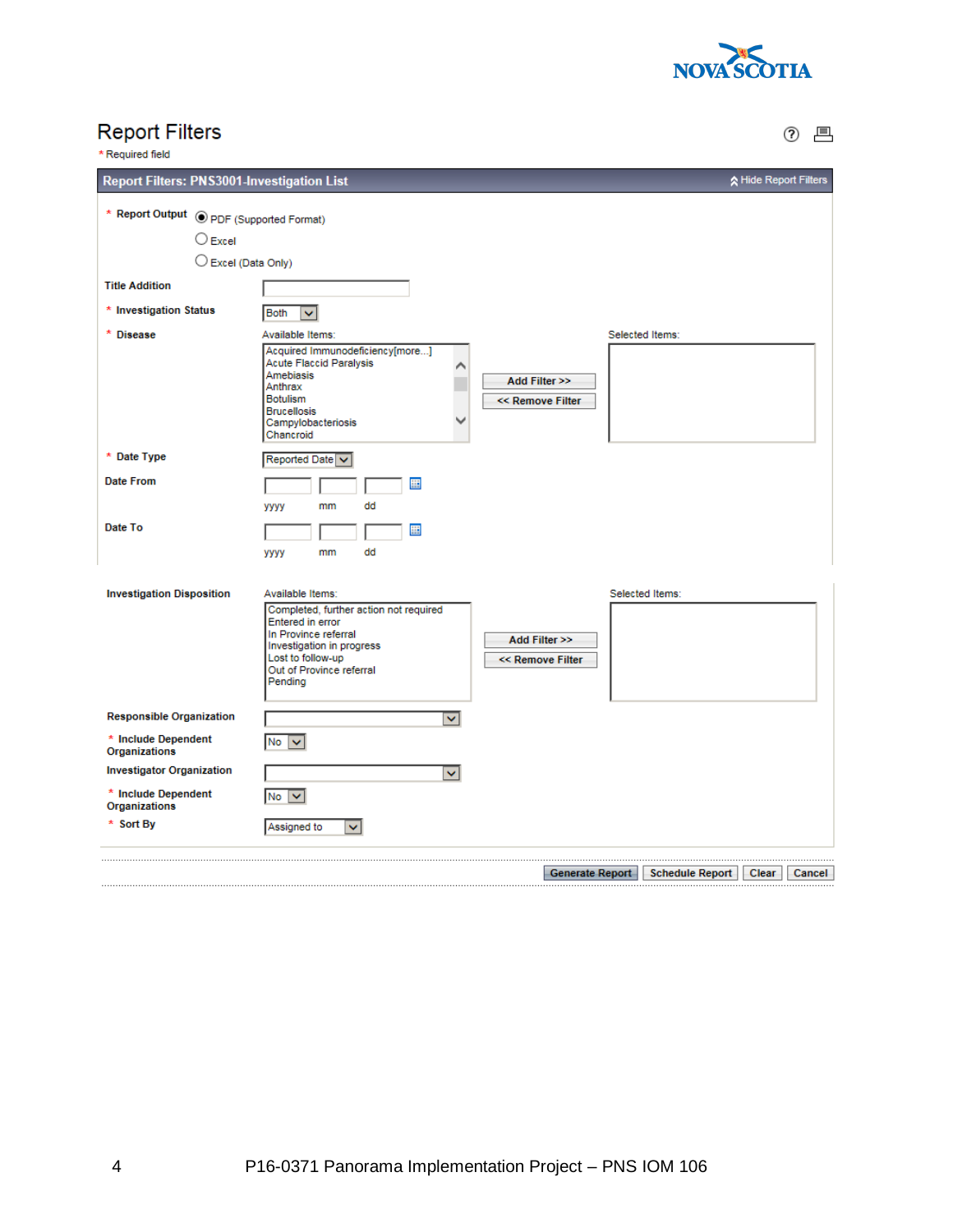

### <span id="page-6-0"></span>**1.2 Disease Investigation Count Report**

This report provides a disease event count aggregage view and provides all etiologic and epi marker data entered into Panorama.

The report has three sections:

- 1. Disease Count: an aggregate count of the disease events
- 2. Risk factor summarization by disease
- 3. A list of the disease event data.

#### **Report Purpose**

- Provide access to all Etiologic agent and Epi Marker data entered into panorama.
- Support the collection of data for the respiratory watch and the Annual Notifiable Disease Report, Influenza Report, daily weekly, monthly ability to spot spikes and various forms of data reported to PHAC.
- Provide a disease event count aggregate view of the data in the report.
- Allow some basic risk factor analysis related to diseases.

Information can be **selected** by: disease, PHAC Date (within specified date range), disease event classification.

Information can be **sorted** by: disease than PHAC date

Includes the following **detail**: Disease Event Count table with disease counts by zone, Risk Factor Count Summary table with risk factors by disease, Investigations for each disease with client id, gender, dob, age at inv, disease, staging, PHAC data, auth/class, microorganism, sites, outcome, etiological agents, epi markers

**Note**: This report provides the Investigation/ Disease Event count and does not count Lab data without associated investigations.

**Intended Audience**: Managers, Public Health Nurse, Epidemiologists,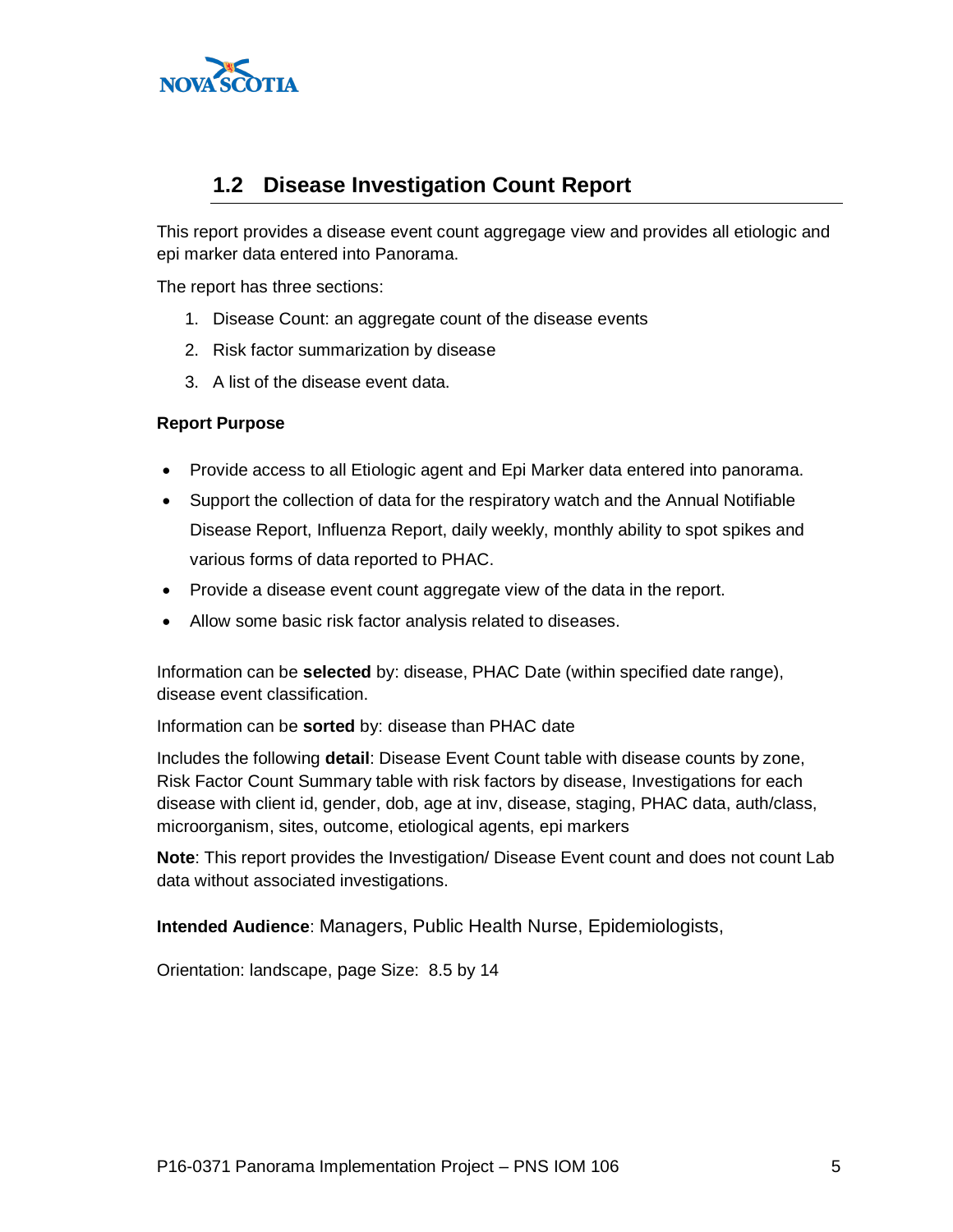

# Report Filters

② 昌

| <b>Required field</b>                                                    |                                                                                                                                                                                                                                                            |                                   |                        |                       |        |
|--------------------------------------------------------------------------|------------------------------------------------------------------------------------------------------------------------------------------------------------------------------------------------------------------------------------------------------------|-----------------------------------|------------------------|-----------------------|--------|
|                                                                          | <b>Report Filters: PNS3002-Disease Investigation Count</b>                                                                                                                                                                                                 |                                   |                        | ☆ Hide Report Filters |        |
| * Report Output @ PDF (Supported Format)<br>◯ Excel<br>Excel (Data Only) |                                                                                                                                                                                                                                                            |                                   |                        |                       |        |
| * Risk Factor                                                            | Yes $\div$                                                                                                                                                                                                                                                 |                                   |                        |                       |        |
| <b>Disease</b><br>* PHAC Date From                                       | Available Items:<br>Acquired Immunodeficiency[more]<br><b>Acute Flaccid Paralysis</b><br><b>Amebiasis</b><br>Anthrax<br><b>Botulism</b><br><b>Brucellosis</b><br>Campylobacteriosis<br>Chancroid<br>鼺<br>17 <sup>°</sup><br>2018<br>10<br>dd<br>mm<br>уууу | Add Filter >><br><< Remove Filter | Selected Items:        |                       |        |
| * PHAC Date To                                                           | 噩<br>10<br>17<br>2018<br>dd<br>mm<br>уууу                                                                                                                                                                                                                  |                                   |                        |                       |        |
| * Investigation<br><b>Classifications</b>                                | Available Items:<br>Case - Confirmed<br>Case - Not a Case<br>Case - Person Under Investigation<br>Case - Probable<br>Case - Suspect<br>Contact - Not a Contact<br>Contact - Person Under Investigation                                                     | Add Filter >><br><< Remove Filter | Selected Items:        |                       |        |
| <b>Responsible Organization</b>                                          | $\div$                                                                                                                                                                                                                                                     |                                   |                        |                       |        |
| <b>Include Dependent</b><br><b>Organizations</b>                         | Yes $\div$                                                                                                                                                                                                                                                 |                                   |                        |                       |        |
|                                                                          |                                                                                                                                                                                                                                                            | <b>Generate Report</b>            | <b>Schedule Report</b> | <b>Clear</b>          | Cancel |
|                                                                          |                                                                                                                                                                                                                                                            |                                   |                        |                       |        |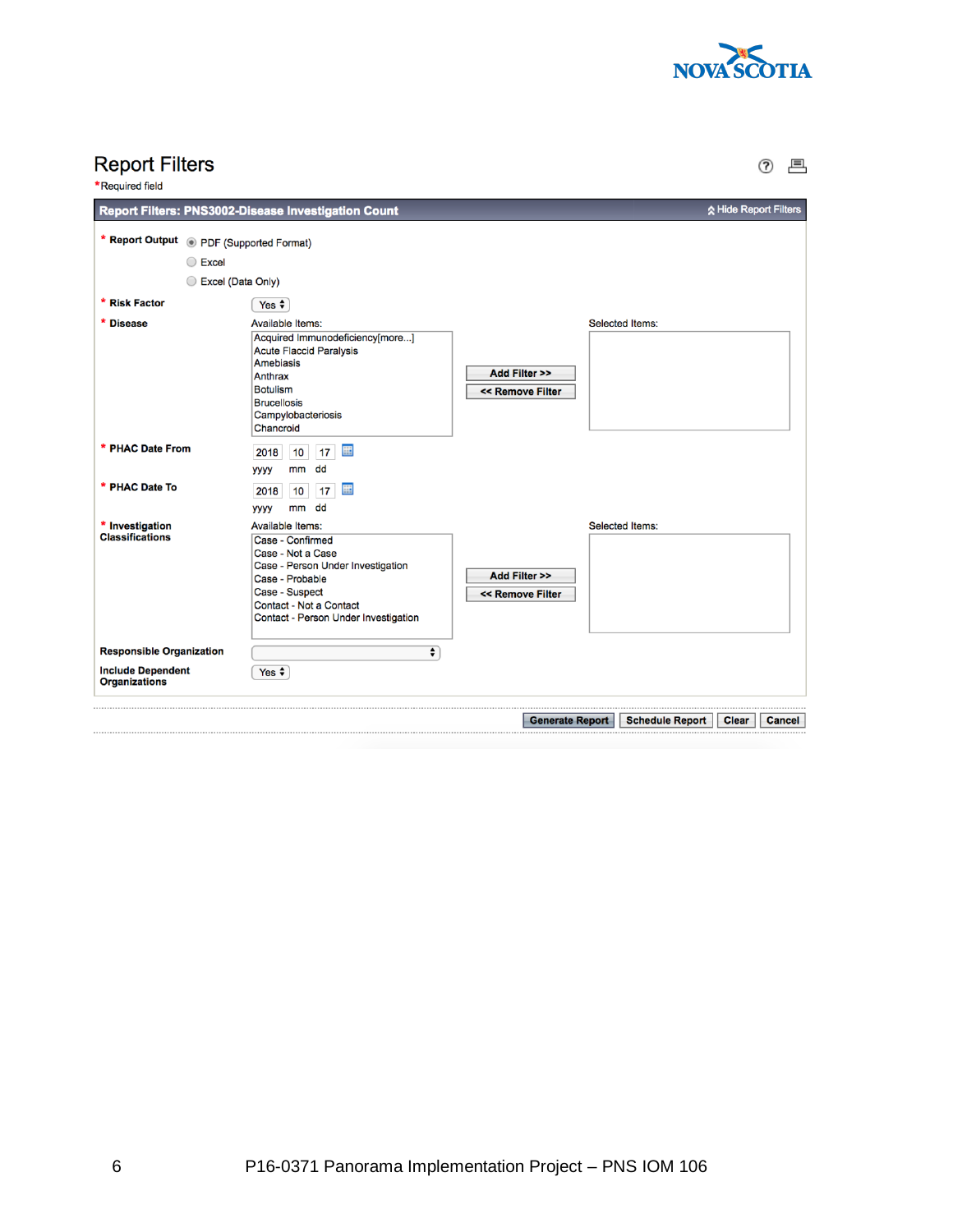

### <span id="page-8-0"></span>**1.3 Orphaned Lab Report**

This report provides a list of labs that have not been associated with an investigation. This report is to help Mangers and PHNs find lab data entered but not yet included or associated with an Investigation.

Data displayed on the report will provide a list of clients to search. It will tell users which encounters to look for on the Subject Summary screen and summarize the content of the lab data that would be moved to an investigation.

#### **Report Purpose**

- Support the need to identify lab entries not yet associated with an investigation.
- Support the need to count lab data for conditions where an investigation will not be created as a matter of policy. Example: MRSA lab results.

The report can be run by Service Delivery Location (PHO office).

#### **Intended Audience**: Managers, PHNs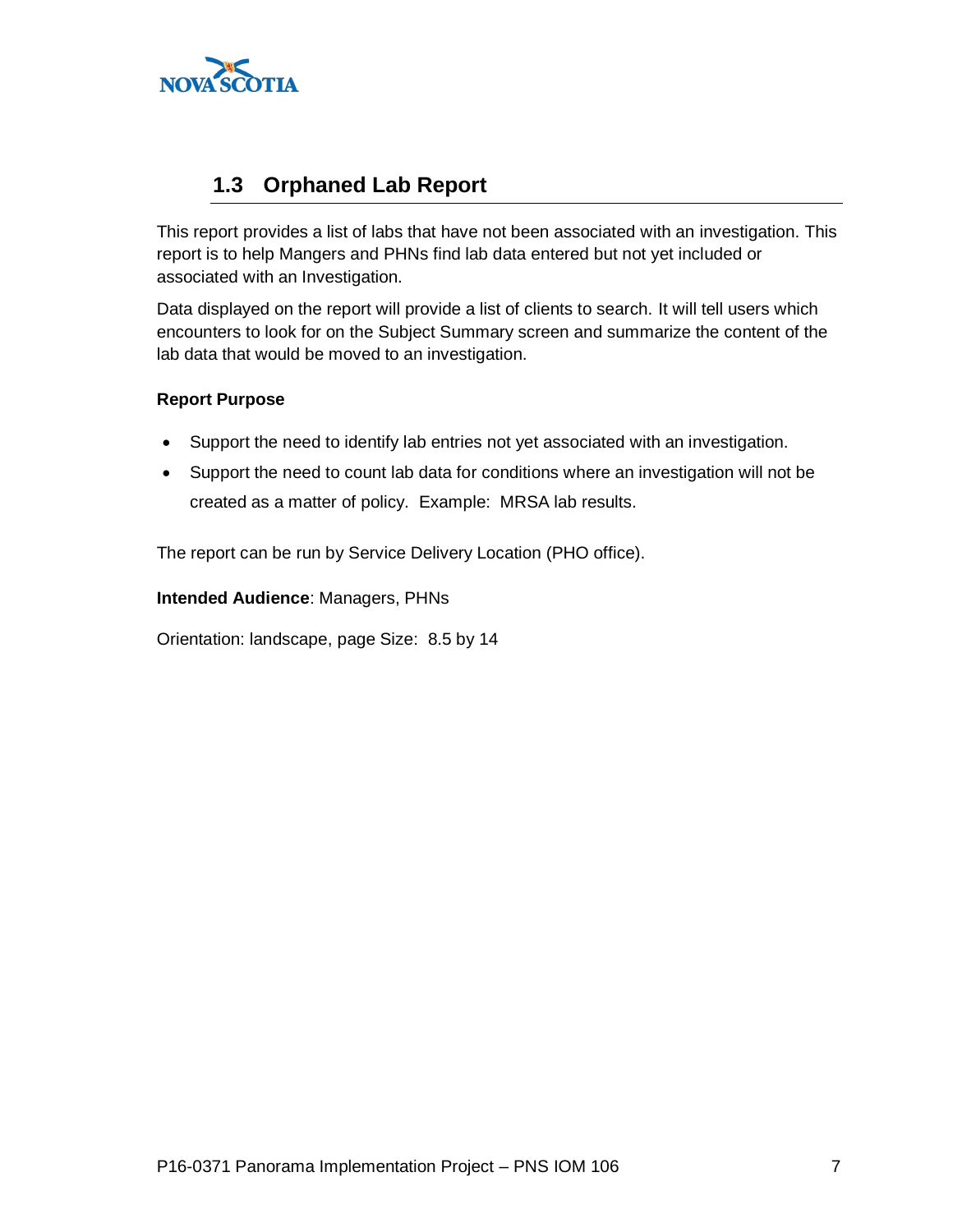

## Report Filters<br>\*Required field

② 旦

| Report Filters: PNS3004-Orphaned Lab Finder                                                                                                                                                      |                                                                                                                  |        | ☆ Hide Report Filters                            |  |
|--------------------------------------------------------------------------------------------------------------------------------------------------------------------------------------------------|------------------------------------------------------------------------------------------------------------------|--------|--------------------------------------------------|--|
| Excel (Data Only)                                                                                                                                                                                |                                                                                                                  |        |                                                  |  |
| <b>Available Items:</b><br>Acquired Immunodeficiency[more]<br><b>Acute Flaccid Paralysis</b><br>Amebiasis<br>Anthrax<br><b>Botulism</b><br><b>Brucellosis</b><br>Campylobacteriosis<br>Chancroid | Add Filter >><br><< Remove Filter                                                                                |        |                                                  |  |
| Lab Reported Date $\div$<br>噩<br>mm dd<br>уууу                                                                                                                                                   |                                                                                                                  |        |                                                  |  |
| 噩<br>mm dd<br>уууу                                                                                                                                                                               |                                                                                                                  |        |                                                  |  |
|                                                                                                                                                                                                  |                                                                                                                  | $\div$ |                                                  |  |
| <b>Amherst PHO</b><br>Annapolis Royal PHO<br>Antigonish PHO<br><b>Baddeck PHO</b><br><b>Barrington PHO</b><br><b>Berwick PHO</b><br><b>Bridgewater PHO</b><br>Canso PHO                          | Add Filter >><br><< Remove Filter                                                                                |        |                                                  |  |
|                                                                                                                                                                                                  | * Report Output @ PDF (Supported Format)<br>C Excel<br>$\bigcirc$<br>Service Delivery Locations Available Items: |        | <b>Selected Items:</b><br><b>Selected Items:</b> |  |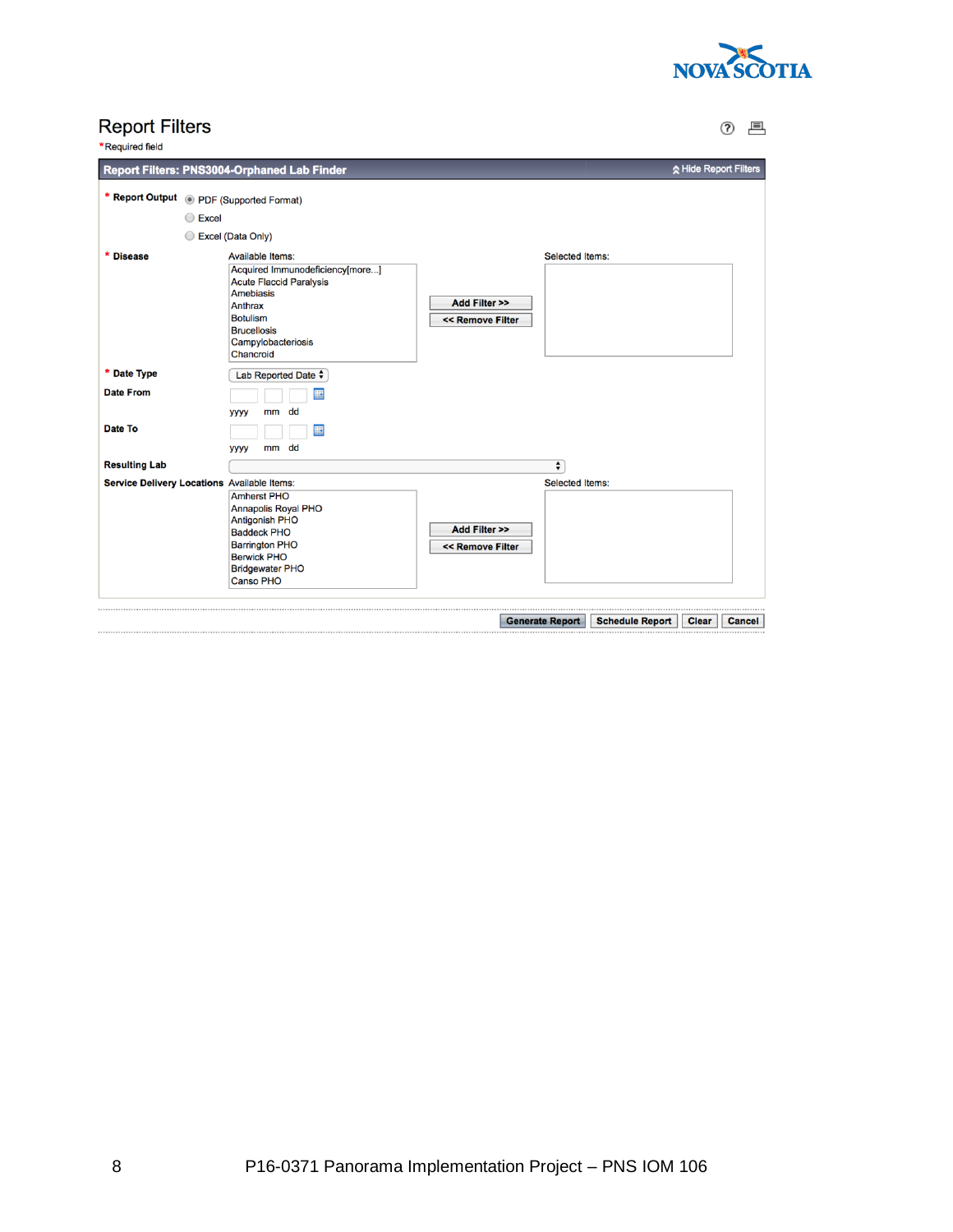

### <span id="page-10-0"></span>**1.4 Outbreak Lab Summary Report**

A report designed to supplement the Outbreak Summary features to provide a listing of lab data associated to an outbreak through their investigations. The report design was inspired by the lab summary screens in the investigation module.

#### **Report Purpose**

• Support the need to review lab results entered for investigations associated with an Outbreak in Panorama.

**Intended Audience**: Public Health Nurses, MOH, Epidemiologists (anyone who is involved in Outbreak management).

| <b>Report Filters</b><br>*Required field |                                                     | ⊑                                                                                 |
|------------------------------------------|-----------------------------------------------------|-----------------------------------------------------------------------------------|
|                                          | <b>Report Filters: PNS3005-Outbreak Lab Summary</b> | ☆ Hide Report Filters                                                             |
|                                          | * Report Output . PDF (Supported Format)            |                                                                                   |
|                                          | ◯ Excel                                             |                                                                                   |
|                                          | <b>Excel (Data Only)</b><br>O                       |                                                                                   |
| * Outbreak ID                            |                                                     |                                                                                   |
|                                          |                                                     |                                                                                   |
|                                          |                                                     | <b>Schedule Report</b><br><b>Generate Report</b><br><b>Clear</b><br><b>Cancel</b> |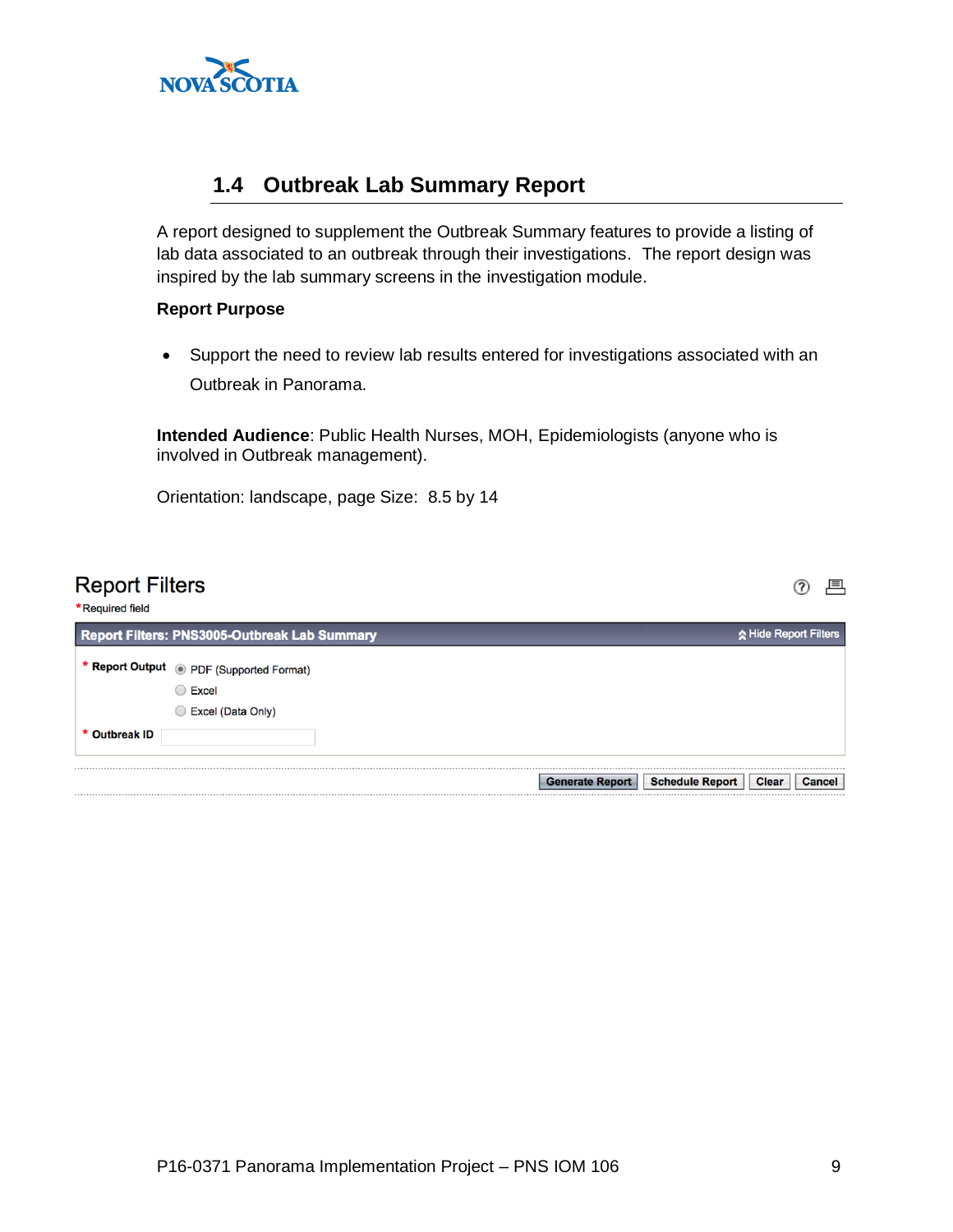

### **1.5 Exposures Report**

<span id="page-11-0"></span>This report provides information to help identify related investigations based on exposure, both transmission and acquisition information.

Report Purpose

- Report is expected to be used as a step during investigation to proactively look for similar exposures and assist in identifying epidemiologically linked investigations.
- Intended to support finding similarly classified exposure events of specific types and overcome limitations of current user interface exposure search screen.
- Augment Exposure Search screen capabilities in the user interface.

This report is two parts:

- Part 1 A line list of Exposure related data filtered based on the selection criteria defined by parameter selection.
- Part 2 A line list of known contacts for transmission events queried in Part 1.

**Intended Audience**: Public Health Nurses, Managers, Medical Officers of Health.

Information can be **selected** by: disease, exposure type, exposure name, exposure start & end dates, responsible org, exposure location, exposure address. The user can choose to include contact information.

Information can be **sorted** by: disease, exposure date.

Includes the following **detail**: mode of exposure, nature of exposure, exposure start date, exposure end date, exposure location name, city, province, address, setting type/setting, investigation number, disease, etiological agent, client id.